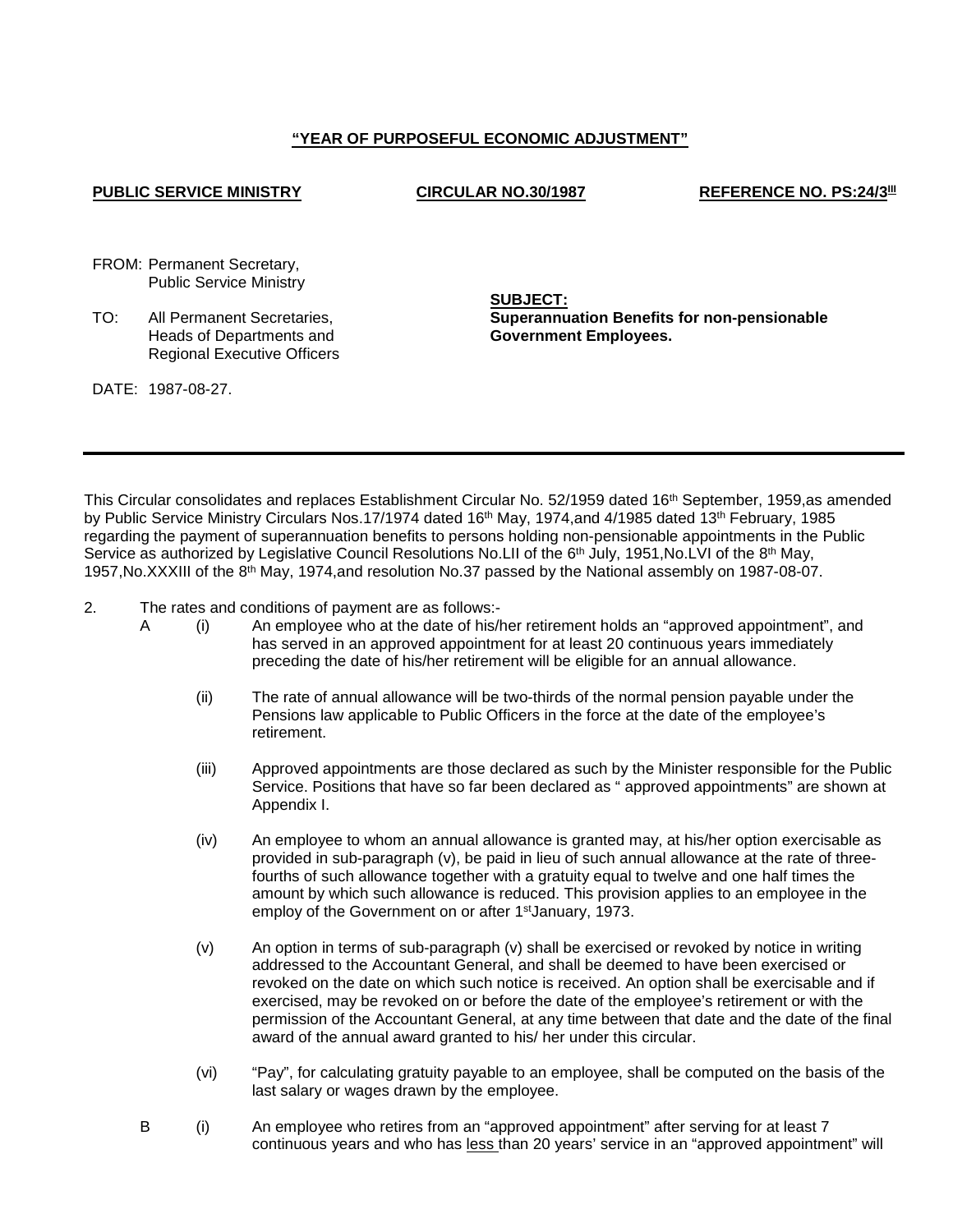be eligible for a gratuity calculated at the rate of 1/8 th of a month's pay for each complete month of service.

- (ii) A non-pensionable employee holding an approved appointment whose service is terminated on or after 1st April,1982, on account of unavailability of work, closure of project, redundancy or in public interest (not being a case where his service is terminated on disciplinary grounds or on resignation) and who has more than one but less than seven continuous years of service should be paid a gratuity calculated at the rate of one-eighteenth of a month's pay for each month of service.
- C (i) An employee not holding an " approved appointment" who has served for at least 7 continuous years will be eligible for a gratuity calculated at the rate of 1/26th of a year's pay for each year of service, limited to a maximum equivalent to the amount payable in respect of 33 1/3 years' service.

A non-pensionable employee not holding an approved appointment whose service is terminated on or after 1st April, 1982, on account of unavailability of work, closure of project, redundancy or in public interest (not being a case where his service is terminated on disciplinary grounds or on resignation) and who has more than one but less than seven continuous years of service should be paid a gratuity calculated at the rate of one-twentysixth of a year's pay for each year of service.

- (ii) In the case of employees paid at hourly, daily, weekly or fortnightly rates, the number of working days to constitute one year's services will be taken as 225 days, including public holidays and days on paid sick leave, but not Sundays; provided that were an employee's service is less than 255 days in each of any two consecutive calendar years, such service shall constitute one year's service if aggregating 225 days or more.
- D When there is no official record of any part of an employee's service, the secretary, Public Service Commission may, on being satisfied beyond all responsible doubt that such service was given, approve of such service being admitted for the purpose of superannuation benefits.
- E In regard to broken service, account shall not be taken of:-
	- (a) any service (under 55 years of age) previous to an interval of three years or more during which there was no service whatever, unless an employee subsequently serves for a period of three consecutive years prior to retirement;
	- (b) any service previous to the end of any period of service which was terminated by resignation or by dismissal for misconduct.
- F (i) An allowance or gratuity will be paid in respect of service after the age of 18 years and, on voluntary retirement on or after the age of 55 years, or retirement on account of ill health, incapacity, inefficiency, abolition of post, or termination of employment in the public interest.
	- (ii) The age of 18 years from which service may be counted for superannuation purposes shall apply to an employee in the employ of the government on or after 3<sup>rd</sup> December, 1971
- G The dependants or legal personal representative of the estate of an employee who dies in service after qualifying for (a) an allowance or (b) a gratuity, will be eligible for a gratuity equal to the amount which would have been payable to the employee in respect of his/her service up to the date of his/her death, limited to a maximum equivalent to the amount payable in respect of 33 1/3 years' service.
- H At the discretion of the Minister responsible for the Public service, payment of an allowance or gratuity maybe made to an employee whose service are terminated on the grounds of inefficiency, or in the public interest, subject to such reduction as the Ministry may consider just and proper in any particular case.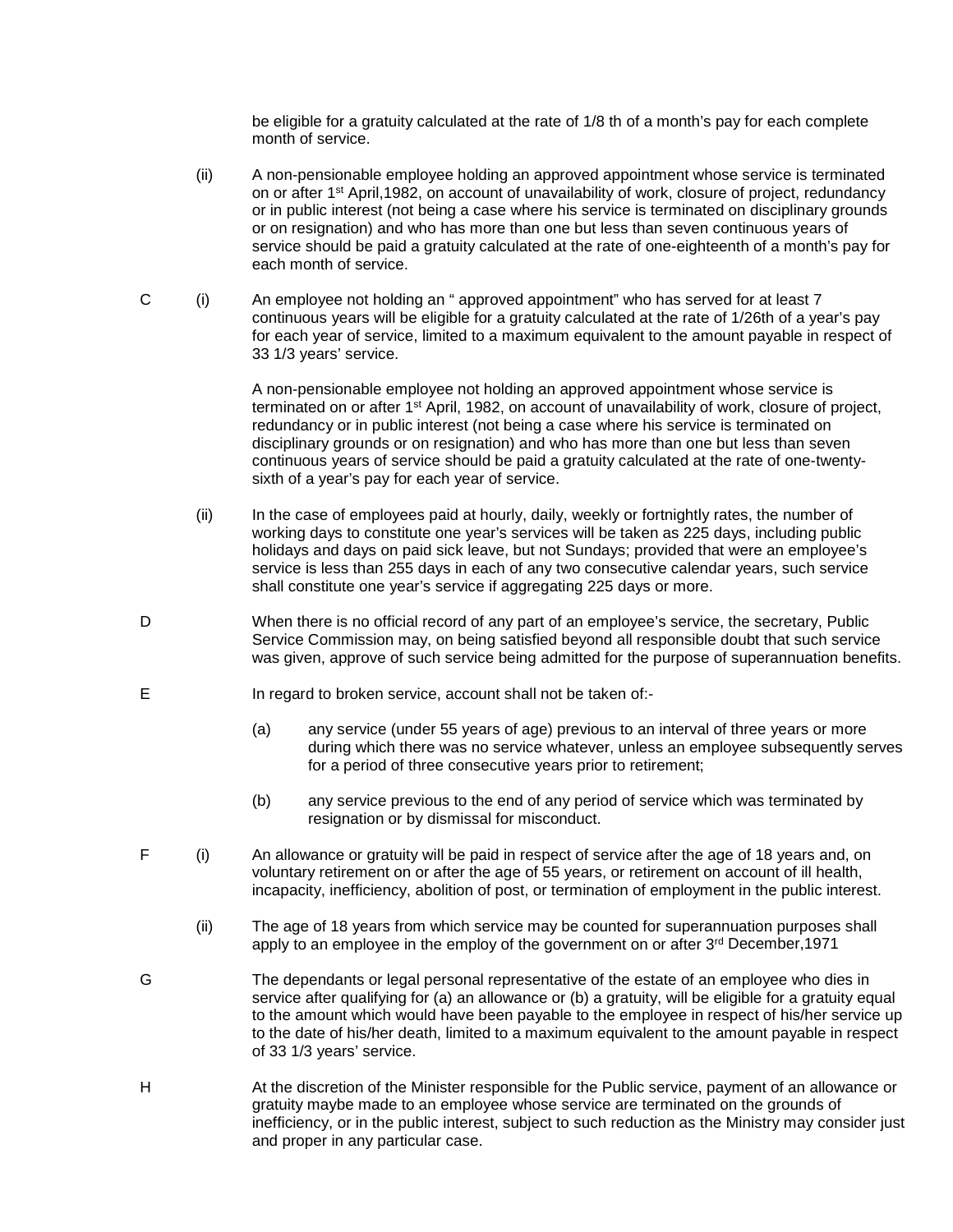- I Part-time employees (other than postal agents) shall be eligible for superannuation benefits on the same basis as full time employees.
- 3. Please bring the contents of this circular to the attention of all officers who process superannuation matters as well as all non- pensionable employees in your Ministry/Department/Region.

……………………………. (R. Sivanand), for Permanent Secretary, Public Service Ministry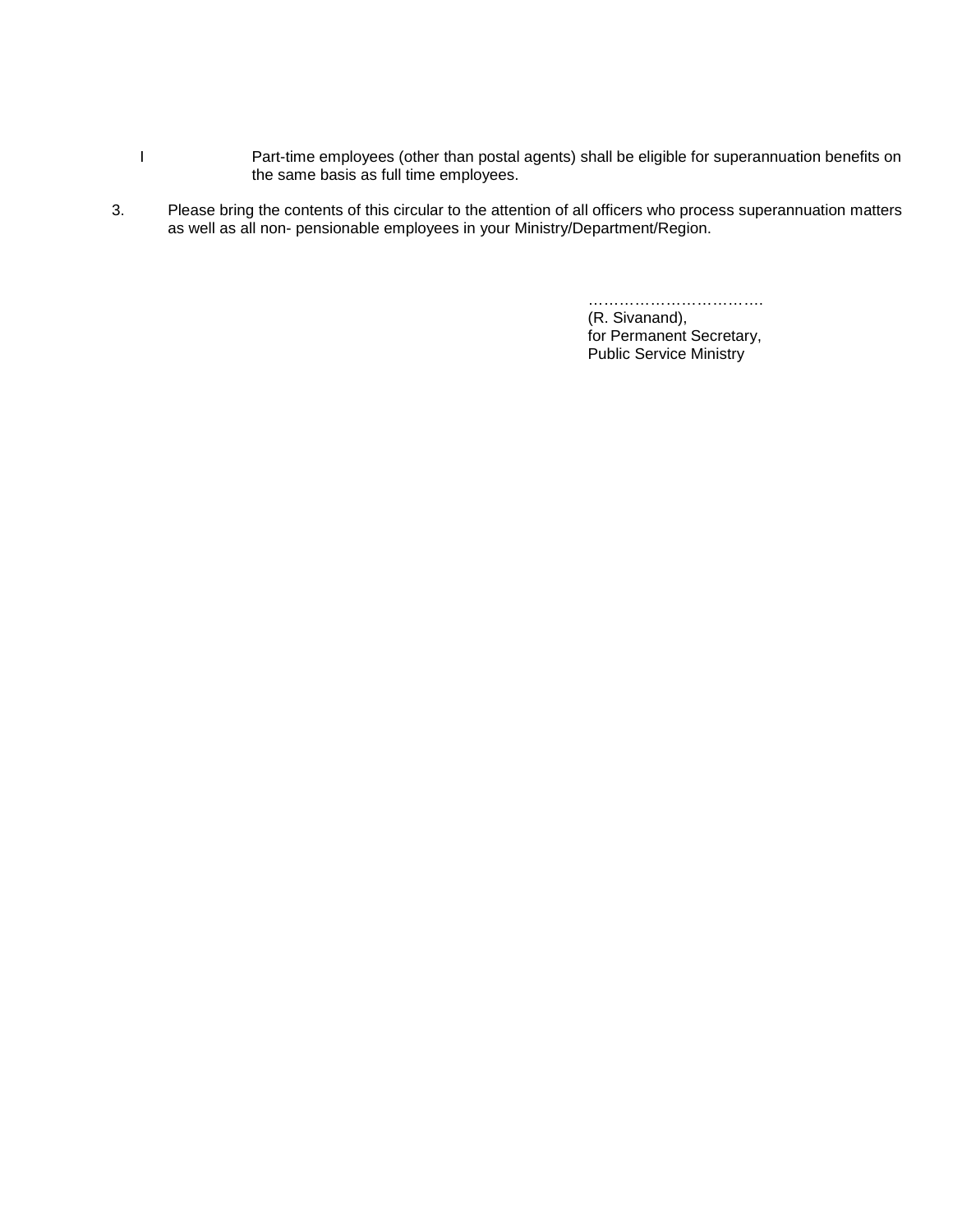## LIST OF APPROVED APPOINTMENTS THE HOLDERS OF WHICH MAY BE ELIGIBLE FOR ANNUAL ALLOWANCES ON RETIREMENT OTHER THAN TRANSPORT AND HARBOURS DEPARTMENT EFFECTIVE 1/1/79.

# GENERAL

All Non-Pensionable/Open Vote appointments on the salary range A12 and above.

Appointments, which carry the same, job title and salary classifications as those on the Permanent Pensionable Establishment.

Appointments occupying various levels in the semi-technical/artisan fields, comprising the following ( excepting apprentices and trainees) :-

Carpenter/Cabinet-making Fitting/Machining/Turning Electrical Trade (wiring and lines work and automotive electrical work) Mechanics (all type) Blacksmithing Plumbing/Guttersmithing Painting Masonry **Welding** Steel fabricating

Appointments whose job titles include or comprise the term "foreman", "Chargehand", 'Supervisor", "Technician", "Technical Assistant" or "field Assistant".

Other Appointments:

Boathand,Engineer 1&2, Launch Coxswain Boat and Launch Captin, Outboard Motor Operator and Sailor 1 & 2

Equipment Operator 1,2 & 3, Bitumen Equipment Operator 1,2 & 3 and Machine Operator

Chauffeur Driver, Vehicle Driver and Heavy Vehicle Driver, Driver Projectionist and Projectionist. Checker 1 & 2 and Gateman Checker Laboratory Attendant, Laboratory Aide and Laboratory Assistant 1 &2 Office Assistant and Senior Office Assistant Librarian 1 Duplicator operator Clerk 1 (accounts & General) All Rangers Storekeeper 1, 11 & 111, Stores Clerk 1 & 11 Stores Attendant Expediter 1 & 11 (supply) Customs Clerk Sign/Spray Painter Sign Artist Photographer 1 & 11 and Photographer

All Caretakers and Assistant Caretakers House keeper 1 & 11, janitor & cleaner Handyman Serviceman Vulcanizer Lighting Plant Operator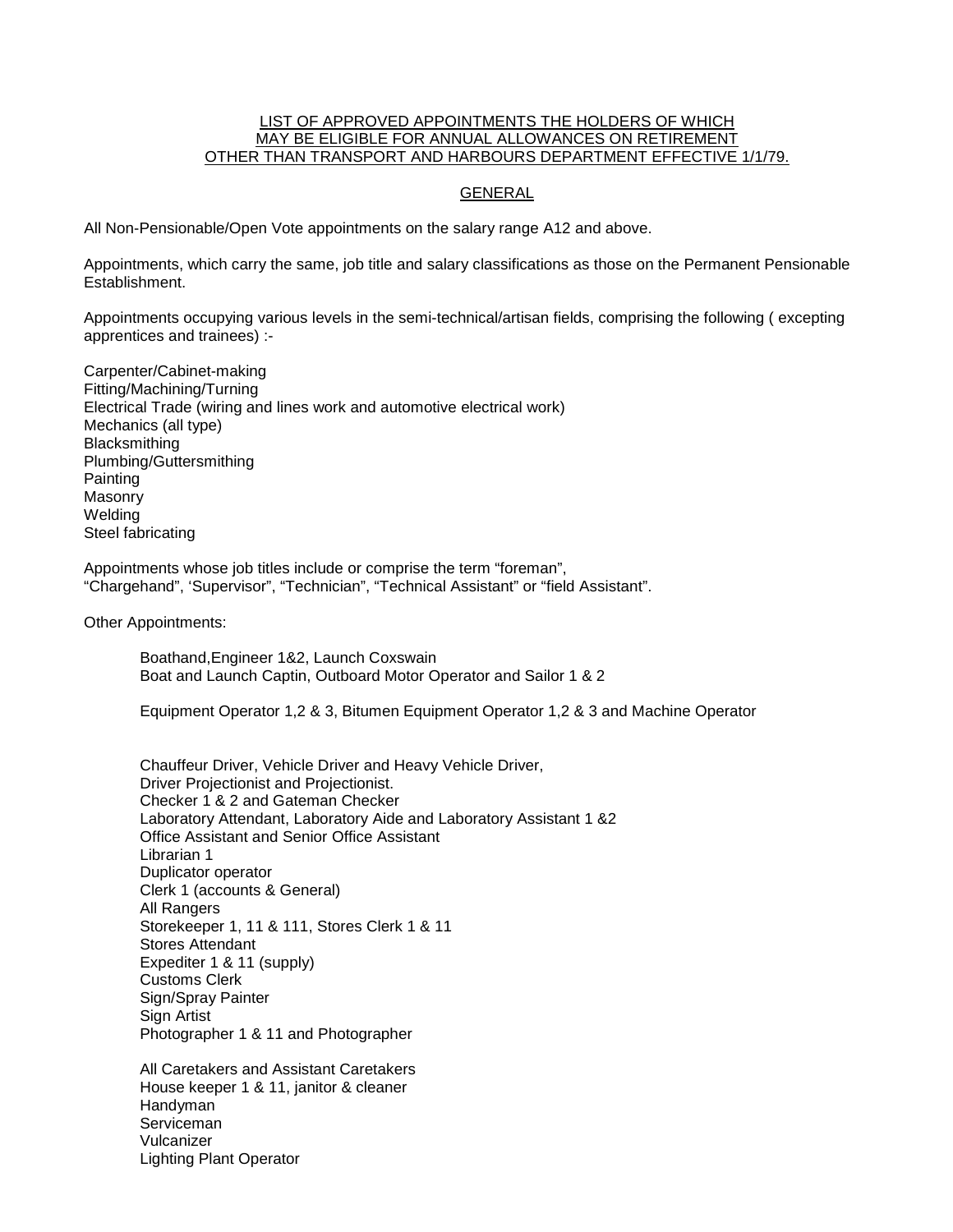**Receptionist** All levels in the Superrumerary Constabulary Watchman and Security Guard Head Cook, Cook/Mess Cook, Kitchen Maid Assistant Cook/Maid, Maid and Kitchen Assistant

Telephonist 1 & 11, Radio Operator Survey crew Member and upholsterer

#### OFFICE OF THE PRESIDENT AND CABINET

Personal Attendant to the Prime Minister

# **JUDICIARY**

Supernumerary Magistrate who serves as Chairman of an Assessment Committee

### MINISTRY OF FOREIGN AFFAIRS

Foreign Service Executive Officer 1 & 11

### MINISTRY OF HOME AFFAIRS

Positions in the Special constabulary Records Officer Barrack Labourer Prison Mess Cook Prison Warders, Assistant Prison Warder Registration Clerk 1 Registration Typist Photo Dark Room Technician 1 & 11 Registration Clerk (Georgetown Hospital)

# MINISTYR OF AGRICULTURE

Propagator Senior Propagator Nurseryman 1, 11 & 111 Pump Operator Market Operator Sluice Attendant Crop Reporter Assistant Bee Officer

#### MINISTRY OF INFORMATION

Binder Repairer Negative Filing Clerk Assistant Editor, Assistant Audio Visual Technician Driver Grip Secretary (Board Of Film Censors)

PUBLIC SERVICE MINISTRY Canteen Attendant and Assistant Canteen Attendant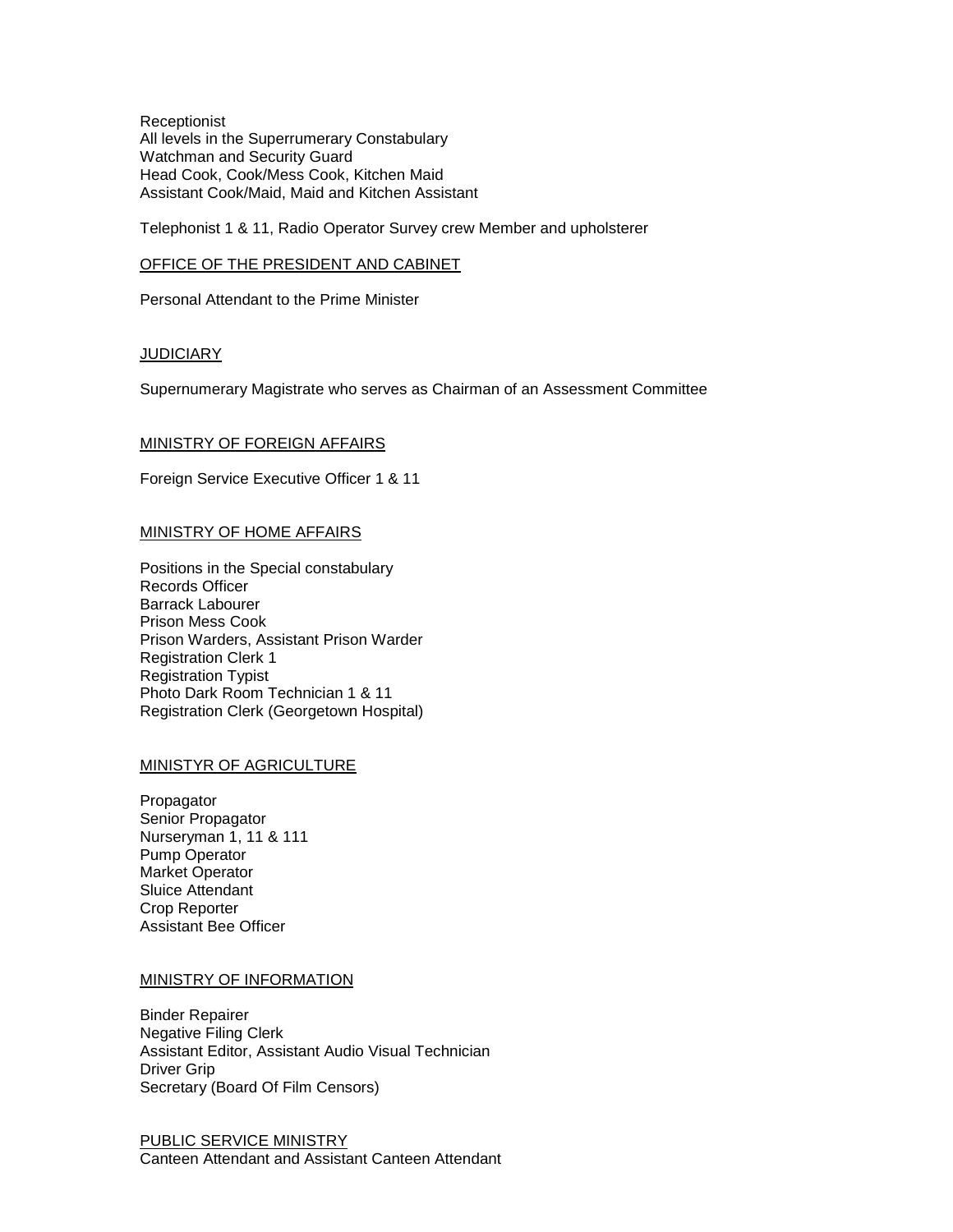#### MINISTRY OF EDUCATION, SOCIAL DEVELOPMENT & CULTURE Hotel Assistant **Teacher**

# ATTORNEY GERERAL'S CHAMBER – DEEDS REGISTRY

Vault Attendant

#### ECONOMIC PLANNING

Investigator Crop Reporter 1 & 11 Assistant Proof Reader

### MINISTRY OF REGIONAL DEVELOPMENT

Hinterland Development Officer Craft Production and Design Officer

### HOUSING

Investigation Officer

#### HEALTH

Senior Laboratory Attendant Dispensary Assistant Head and Chief Hospital Attendant, Senior Hospital Attendant, Hospital Attendant, Female Attendant.

Head laundress 1 & 11, Senior laundress and Laundress Laundry Operator 1 & 11 Nursing assistant, midwife, Senior Nurse Aid, Nurse Aid Head Hospital Porter and Hospital Porter, Head Ward Maid, Ward Maid, Ward Orderly Theatre Orderly Head Tailor, Tailor, Head Seamstress 1 and Seamstress Nutrition Auxiliary Worker Orthopedic Shop Assistant Out- Patient Attendant Hospital Gateman

Chief Baker and Baker Bed Maker, Mortuary Maid, Handicraft Aide, Farm Attendant, Barber Head and Senior Shoemaker, And Shoemaker Plaster Technician All Printers, Cpmpositor, Assistant Compositor, Binder and Assistant Binder Health Centre Attendant, Dental Nurse and Dental Aide

Physiotherapy Auxiliary Cab Operator

### MINISTRY OF WORKS

Assistant Locksmith